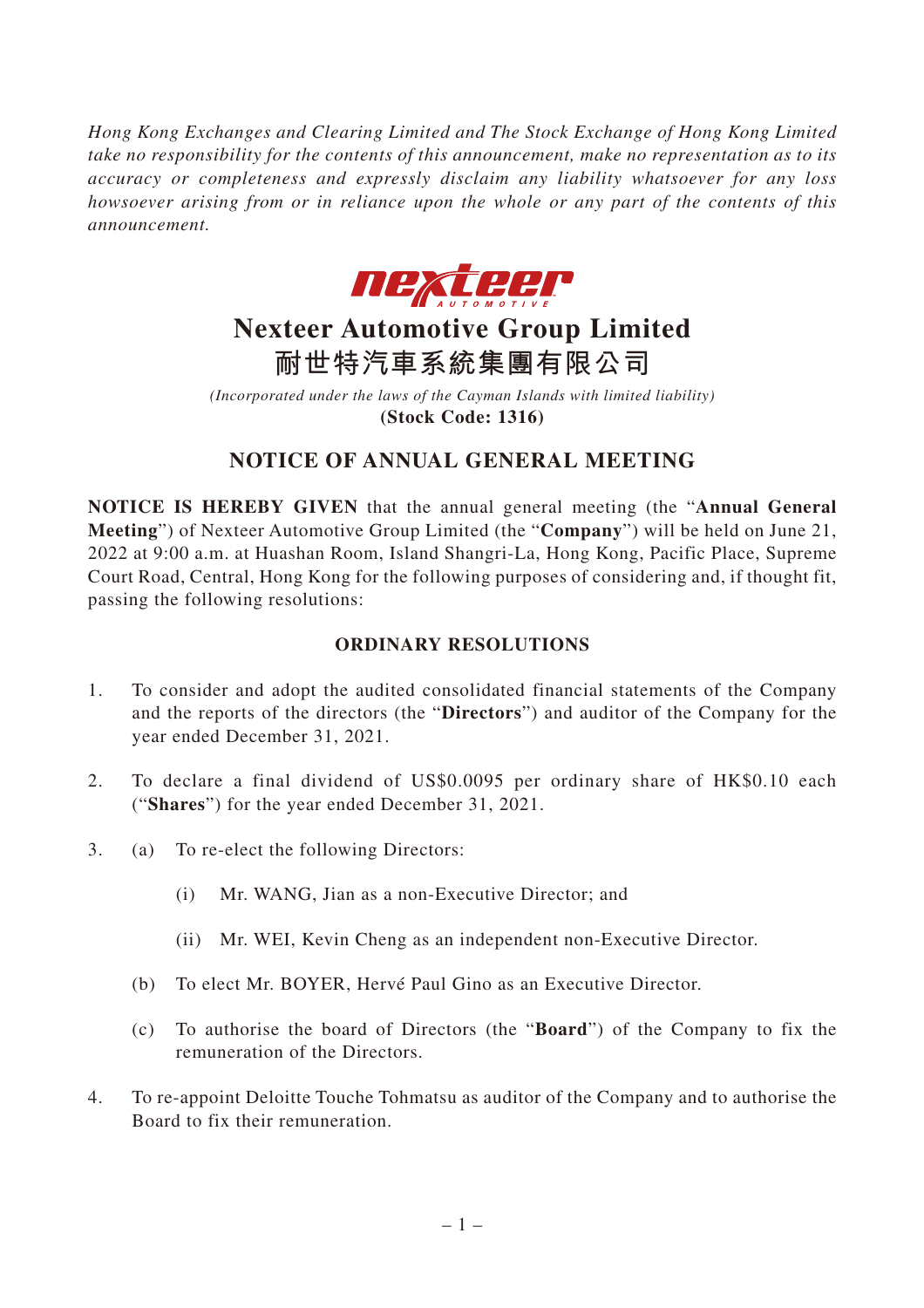- 5. To consider as special business and, if thought fit, pass the following resolutions as ordinary resolutions:
	- (A) "**THAT**:
		- (i) subject to paragraph (iii) below, the exercise by the directors of the Company during the Relevant Period (as hereinafter defined) of all the powers of the Company to allot, issue and otherwise deal with additional Shares, or options, warrants or similar rights to subscribe for Shares or other securities convertible into Shares and to make or grant offers, agreements and/or options (including bonds, warrants and debentures exchangeable for or convertible into Shares) and rights of exchange or conversion which may require the exercise of such powers be and is hereby generally and unconditionally approved;
		- (ii) the approval in paragraph (i) above shall be in addition to any other authorisation given to the directors of the Company and shall authorise the directors of the Company during the Relevant Period (as hereinafter defined) to make or grant offers, agreements and/or options (including bonds, warrants and debentures exchangeable or convertible into Shares) and rights of exchange or conversion which may require the exercise of such power after the end of the Relevant Period;
		- (iii) the aggregate number of Shares allotted or agreed conditionally or unconditionally to be allotted (whether pursuant to options or otherwise) by the directors of the Company during the Relevant Period pursuant to paragraph (i) or (ii) of this resolution  $5(A)$  above, otherwise than pursuant to:
			- (1) a Rights Issue (as hereinafter defined);
			- (2) the grant or exercise of any option under any share option scheme of the Company (if applicable) or any other option, scheme or similar arrangements for the time being adopted for the grant or issue to the directors of the Company, officers and/or employees of the Company and/or any of its subsidiaries and/or other eligible participants specified thereunder of options to subscribe for Shares or rights to acquire Shares;
			- (3) any scrip dividend or similar arrangement providing for the allotment and issue of Shares in lieu of the whole or part of a dividend on Shares in accordance with the articles of association of the Company; or
			- (4) any issue of Shares upon the exercise of rights of subscription or conversion under the terms of any existing convertible notes issued by the Company or any existing securities of the Company which carry rights to subscribe for or are convertible into Shares,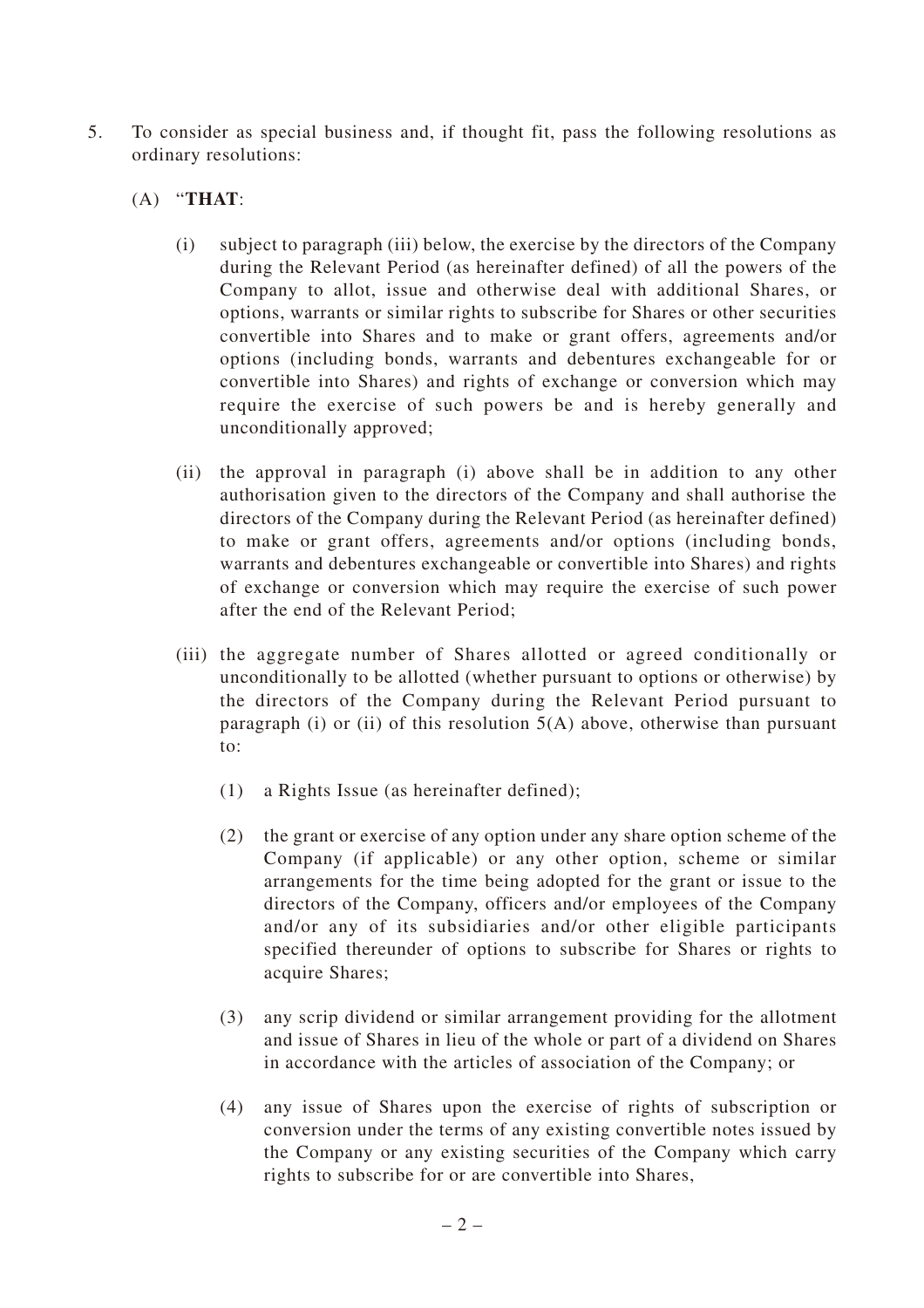shall not exceed 20% of the total number of issued Shares as at the date of passing this resolution and the approval shall be limited accordingly; and

- (iv) for the purpose of this resolution  $5(A)$ :
	- (a) "**Relevant Period**" means the period from the passing of this resolution until whichever is the earliest of:
		- (1) the conclusion of the next annual general meeting of the Company;
		- (2) the expiration of the period within which the next annual general meeting of the Company is required by any applicable laws or the articles of association of the Company to be held; or
		- (3) the revocation or variation of the authority given under this resolution by an ordinary resolution of the shareholders of the Company in general meeting; and
	- (b) "**Rights Issue**" means an offer of Shares, or an offer or issue of warrants, options or other securities which carry a right to subscribe for Shares, open for a period fixed by the directors of the Company to holders of Shares whose names appear on the register of members on a fixed record date in proportion to their holdings of Shares (subject to such exclusion or other arrangements as the directors of the Company may deem necessary or expedient in relation to fractional entitlements or, having regard to any restrictions or obligations under the laws of, or the requirements of, or the expense or delay which may be involved in determining the exercise or extent of any restrictions or obligations under the laws of, or the requirements of, any jurisdiction applicable to the Company, any recognised regulatory body or any stock exchange applicable to the Company)."

### (B) "**THAT**:

- (i) subject to paragraph (ii) below, the exercise by the directors of the Company during the Relevant Period (as hereinafter defined) of all the powers of the Company to repurchase Shares on The Stock Exchange of Hong Kong Limited (the "**Stock Exchange**") or on any other stock exchange on which the Shares may be listed and recognised for this purpose by the Securities and Futures Commission of Hong Kong and the Stock Exchange in accordance with all applicable laws including The Codes on Takeovers and Mergers and Share Buy-backs and the Rules Governing the Listing of Securities on the Stock Exchange, be and is hereby generally and unconditionally approved;
- (ii) the aggregate number of Shares, which may be repurchased pursuant to the approval in paragraph (i) above of this resolution 5(B) during the Relevant Period shall not exceed 10% of the total number of issued Shares as at the date of passing of this resolution 5(B), and the said approval shall be limited accordingly; and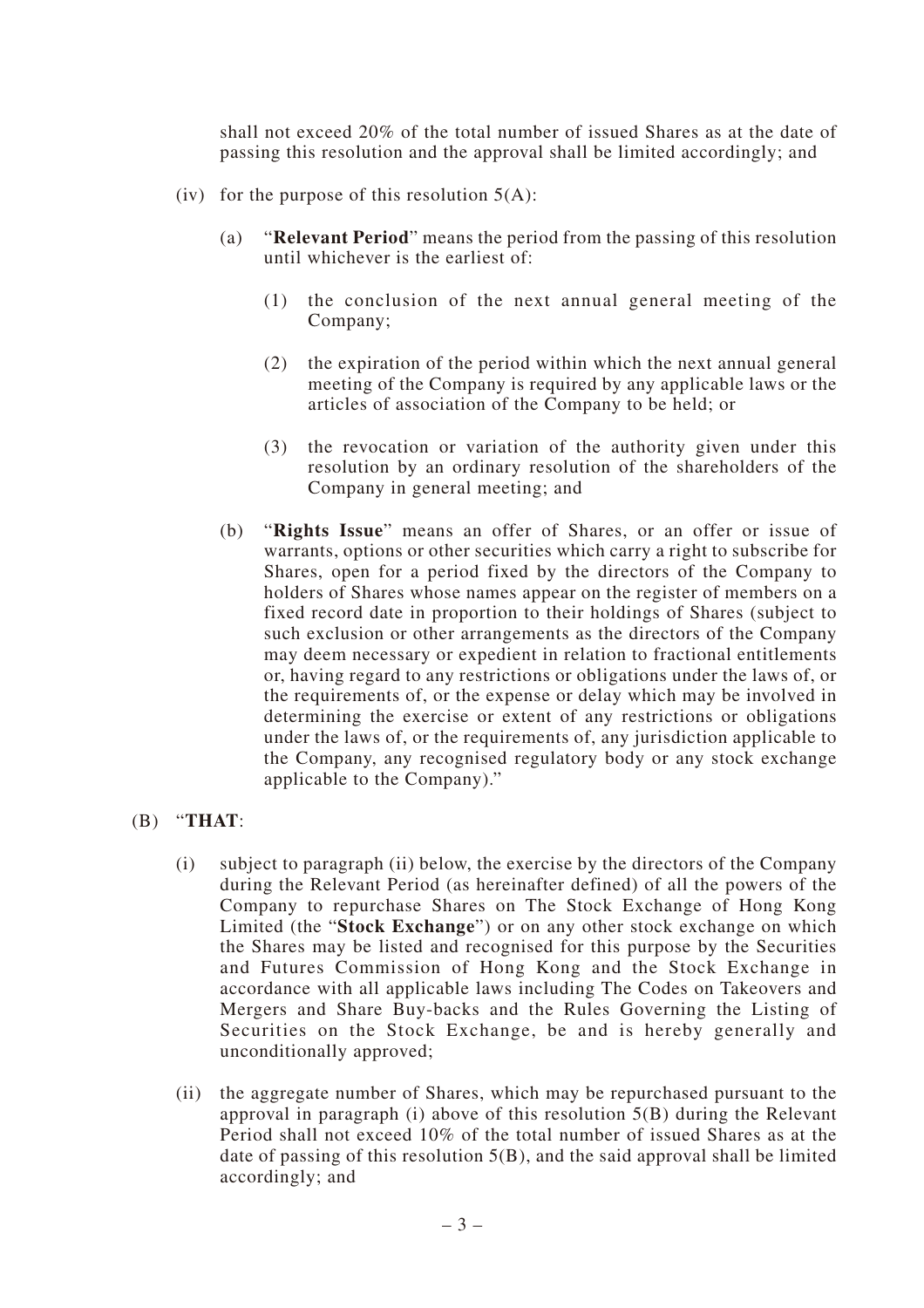(iii) for the purpose of this Resolution:

"**Relevant Period**" means the period from the passing of this resolution until whichever is the earliest of:

- (a) the conclusion of the next annual general meeting of the Company;
- (b) the expiration of the period within which the next annual general meeting of the Company is required by any applicable laws or the articles of association of the Company to be held; or
- (c) the revocation or variation of the authority given under this resolution by ordinary resolution of the shareholders of the Company in general meeting."
- (C) "**THAT** conditional upon the passing of the resolutions  $5(A)$  and  $5(B)$ , the general mandate referred to in the resolution  $5(A)$  be and is hereby extended by the addition to the aggregate number of Shares which may be allotted, issued or otherwise dealt with or agreed conditionally or unconditionally to be allotted, issued or otherwise dealt with by the Directors pursuant to such general mandate of an amount representing the aggregate number of issued Shares repurchased or otherwise acquired by the Company pursuant to the general mandate pursuant to resolution 5(B), provided that such aggregate number of Shares so repurchased shall not exceed 10% of the total number of issued Shares as at the date of passing this resolution."

By order of the Board **Nexteer Automotive Group Limited FAN Yi** *Executive Director, Company Secretary*

Hong Kong, May 19, 2022

| <i>Registered office:</i> | Corporate headquarters:      |
|---------------------------|------------------------------|
| P.O. Box 309              | 1272 Doris Road              |
| <b>Ugland House</b>       | Auburn Hills, Michigan 48326 |
| Grand Cayman              | <b>United States</b>         |
| KY1-1104                  |                              |
| Cayman Islands            |                              |

*Principal place of business in Hong Kong:* 31/F, Tower Two, Times Square 1 Matheson Street Causeway Bay Hong Kong

#### *Notes:*

(i) A shareholder entitled to attend and vote at the Annual General Meeting is entitled to appoint another person as his/her proxy to attend and vote instead of him/her. A proxy need not be a shareholder. The Company strongly recommends you to closely monitor the development of the situation with the COVID-19 pandemic and to assess, based on the social distancing policies, the necessity for attending the above meeting in person, and the board of directors of the Company respectfully requests that, for the same reason, the shareholders to appoint the chairman of the above meeting as their proxy rather than a third party to attend and vote on their behalf at the above meeting (or any adjournment thereof).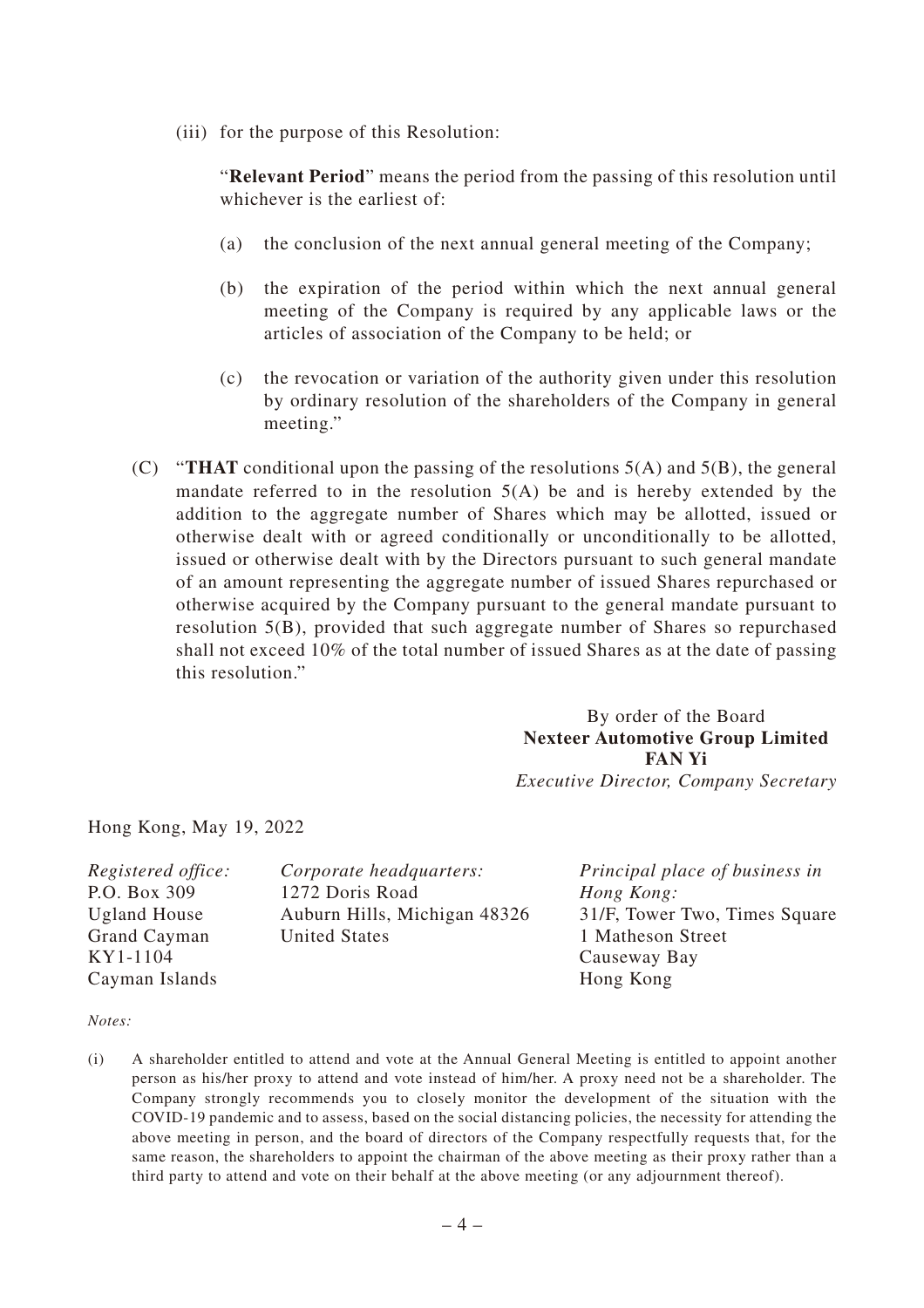- (ii) In the case of joint holders of any Share, any one of such persons may vote at the Annual General Meeting, either personally or by proxy, in respect of such Share as if he/she were solely entitled thereto. However, if more than one of such joint holders be present at the above Annual General Meeting personally or by proxy, the vote of the senior who tenders a vote, whether in person or by proxy, will be accepted to the exclusion of the vote(s) of the other joint holder(s) and for this purpose seniority shall be determined as that one of the said persons so present whose name stands first on the register of members of the Company in respect of such share shall alone be entitled to vote in respect thereof.
- (iii) In order to be valid, a form of proxy must be completed, signed and returned to the Hong Kong branch share registrar of the Company, Computershare Hong Kong Investor Services Limited, at 17M Floor, Hopewell Centre, 183 Queen's Road East, Wanchai, Hong Kong together with the power of attorney or other authority (if any) under which it is signed (or a notarially certified copy thereof) not less than 48 hours before the time appointed for the holding of the Annual General Meeting or any adjournment thereof. The completion and return of the form of proxy shall not preclude the shareholders from attending and voting in person at the Annual General Meeting (or any adjourned meeting thereof) if they so wish.
- (iv) In respect of the ordinary resolution 2 above, the payment of the final dividend shall be made in US dollars, except that payment to shareholders whose names appear on the register of members in Hong Kong shall be paid in Hong Kong dollars. The relevant exchange rate shall be the opening buying rate of Hong Kong dollars to US dollars as announced by the Hong Kong Association of Banks (www.hkab.org.hk) on the day of the approval of the distribution at the above Annual General Meeting.
- (v) For determining the entitlement to attend and vote at the Annual General Meeting, the register of members of the Company will be closed from June 16, 2022 to June 21, 2022, both days inclusive, during which period no transfer of Shares will be registered. In order to be eligible to attend and vote at the Annual General Meeting, all transfers accompanied by the relevant share certificates must be lodged with the Company's Hong Kong branch share registrar, Computershare Hong Kong Investor Services Limited at Shops 1712–1716, 17th Floor, Hopewell Centre, 183 Queen's Road East, Wanchai, Hong Kong for registration no later than 4:30 p.m. on June 15, 2022.
- (vi) The final dividend is payable on July 11, 2022 and the record date for entitlement to the proposed final dividend is June 29, 2022. For determining the entitlement to the proposed final dividend, the register of members of the Company will be closed from June 27, 2022 to June 29, 2022, both days inclusive, during which no transfer of Shares will be registered. In order to qualify for the proposed final dividend, all transfers accompanied by the relevant share certificates must be lodged with the Company's Hong Kong branch share registrar, Computershare Hong Kong Investor Services Limited (address as per above) for registration no later than 4:30 p.m. on June 24, 2022.
- (vii) In respect of ordinary resolution 3 above, Mr. FAN, Yi, Mr. WANG, Jian and Mr. WEI, Kevin Cheng will retire and except for Mr. FAN, Yi, the remaining retiring Directors, being eligible, will offer themselves for re-election at the Annual General Meeting. The biographical details of each of the above retiring directors standing for re-election are set out in Appendix I to the circular dated May 19, 2022.
- (viii) In respect of the ordinary resolution  $5(A)$  above, the directors wish to state that they have no immediate plans to issue any new Shares. Approval is being sought from shareholders of the Company as a general mandate for the purposes of the Rules Governing the Listing of Securities on The Stock Exchange of Hong Kong Limited (the "**Listing Rules**").
- (ix) In respect of ordinary resolution  $5(B)$  above, the directors wish to state that they will exercise the powers conferred by the general mandate to repurchase Shares in circumstances which they deem appropriate for the benefits of shareholders of the Company. The explanatory statement containing the information necessary to enable shareholders of the Company to make an informed decision on whether to vote for or against the resolution to approve the repurchase by the Company of its own shares, as required by the Listing Rules, is set out in Appendix II to the circular dated May 19, 2022.